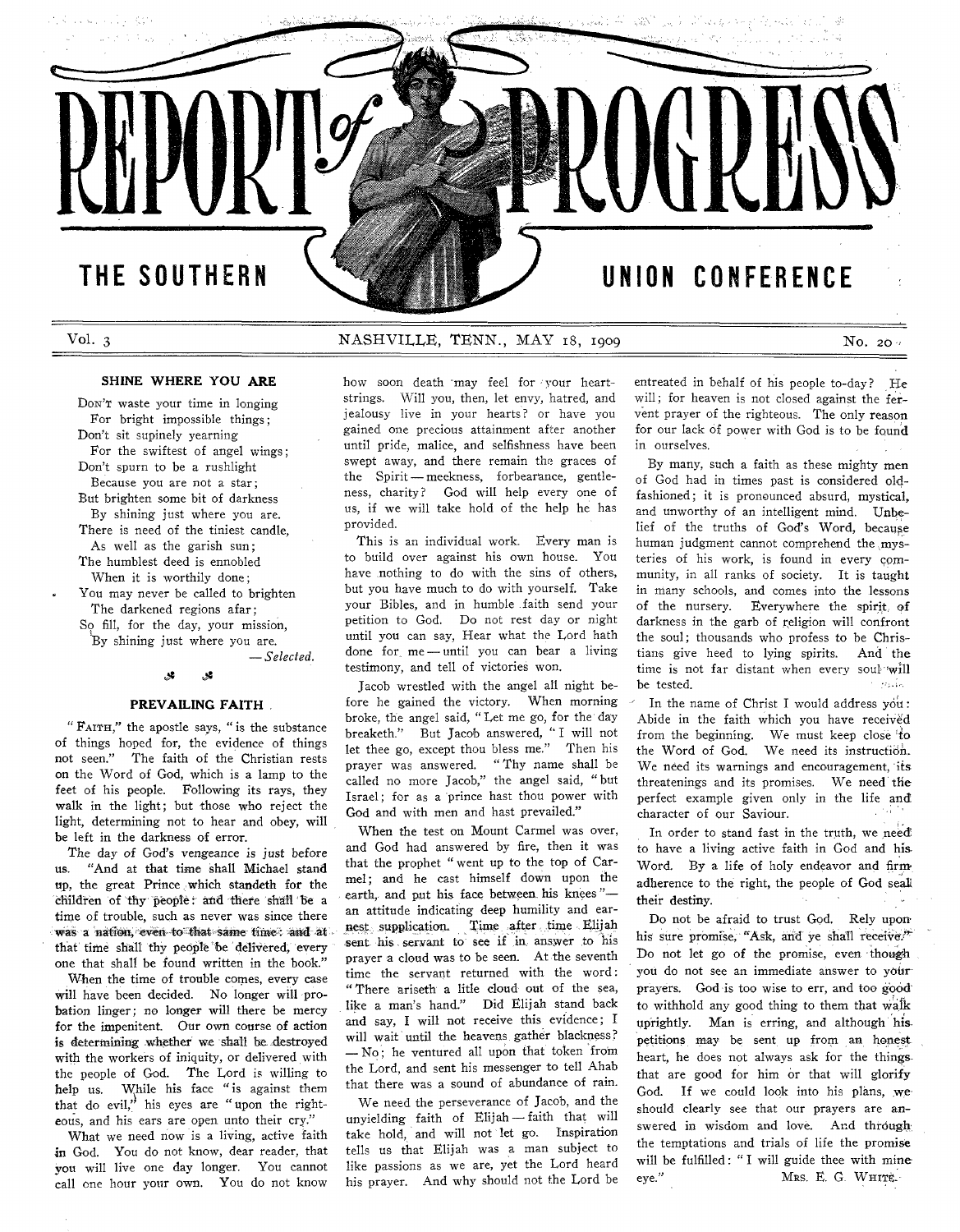### **JUNIOR READING COURSE**

**Review of** *"* **Christ Our Saviour "**

NOTE.- The book may be used in answering these questions.

I. How did heaven express its joy at the birth of the Saviour?

How did the inhabitants of this earth respond?

2. Write a paragraph on Christ's conduct-athome as a child.

3. Who was John the Baptist? Simeon? Caiaphas? Nicodemus? Lazarus?

4. What miracle performed by Jesus impresses you the most? Why?

5. What do you understand by the expression, "Triumphal entry into Jerusalem?" The Lord's Supper? The temptation in the wilderness?

6. For what is Bethlehem noted? Nazareth? Gethsemane? Calvary? The Mount of Olives?

7. Name four miraculous events of the crucifixion day.

8. Why was it necessary for Christ to die? What does his death mean to you?

9. Write a paragraph on the occurrences of the resurrection day.

10. What kind of words were the last that the disciples ever heard from the lips of Christ as he ascended?

What sweet promise did the angels then make to the disciples?

### EARLY HISTORY OF THE NASHVILLE **SANITARIUM.— No. 5**

" THE demand for enlargement has grown from year to year. At first we had not a single helper, but had to do ourselves all that there was to do. I have washed the front windows at eleven o'clock at night to keep from being seen by our patients, because down there all such work as that is supposed to be the work of colored porters. But, anyway, with those meager facilities and in that small situation, the demand kept growing for something more. The time came when we saw that we would have to have a place where we could take in out-of-town patients and boarders. But we did not have the money with which to move. We could barely pay our rent as it was. It was a big question, but we laid it before the Lord.

" The way opened for us to sell the lease on that place at a time of the year that was most favorable for our moving, and at a figure that enabled us to meet the moving expenses, and have enough left to provide additional facilities. Then came the question of securing another building. It was not the rental season, and there was only one building to be had, and that unsuitable and in an out-of-the-way place. We felt sure the Lord would not want us to go backwards, but to move forward, and that the best would not be any too good. The way for a better building did not seem to open, and we finally had but a few hours in which to decide on this single house or close up the work. In glancing over the evening paper, too worried really to read, my eyes rested on a paragraph

referring to the sale of a prominent building that had been occupied forty-five years by a well-known family, and been favorably known to all. It was well adapted for the needs of our work. We had often expressed the wish, If we could only have that building,' but had supposed that too much to expect.

" The man who had bought it was a very wealthy and close man. I called on him at his fine country home. My wife said before starting, 'You pray, and I'll pray too. If the Lord wants us to have the house, he can im press the man's heart.' I laid before him the real character of our work, telling him of its missionary objects, and then offered him the privilege of helping in this good work by giving us as favorable terms as possible on his house. He smiled and thanked me for the ' privilege,' but said it was a matter of business with him. A number of other persons were after the building, and he wished to do as well as possible.

After a month of experience that tried our faith we were finally able to make terms. The last day I saw him, to make final arrangements, he said, 'I was impressed all the time that you were to have that place.' He then told me of a firm that had offered him \$4,000 more than we for the lease, if he would make a slight change in the building of putting in a skylight. But something impressed that man to let us have the building. I believe it was the Spirit of God. We were told by persons who heard we were trying to get the house, 'You will have a pretty hard time of it. He will not do anything for you, not even put on a door lock.' But he painted the house and papered it, letting us select the paper, put in several doors and windows, and did everything we asked of him.

" We got the house for five years, and got it fairly well fitted for business. The newspapers gave very favorable notice of the move, one speaking in glowing terms of our 'elaborate quarters,' and stating that we had all the appliances known to modern science, and so forth. I suppose we did have some things better than anything else there, such as the electric-light bath, sprays, etc. But anyway we felt that it was by the blessing of the Lord that we got into that eighteen-room house as we did, without a cent of help from outside."

#### *(T o be continued.)*

#### *£*  $\mathcal{S}% _{0}=\mathcal{S}_{\mathrm{CL}}$

#### **TENNESSEE RIVER CONFERENCE**

BROTHER KILGORE'S meetings at Leach and Trezevant closed some days ago, and from reports that came to us from the people themselves, it seems that they had a successful meeting at both places. Both churches were much strengthened.

The Leach brethren are now planning to build them a new and larger church building. This has been much needed for some time. For twenty years they have been holding meetings and school in the little log church built by Brother Samuel Fulton and the brethren when Brother Fulton's tent was burned by the enemies of truth and progress.

In spite of the enemy the church here is in

a good, strong condition,— better than it has been for years.

The school closed at Hazel with a good report of its past work. Brother Thomas Rowe is business manager in place of Brother Thomas Pavey. This change will give Brother Pavey some much-needed time for the work of the conference. The secretary and treasurer of our conference will now do more writing to all our churches, isolated members, and Sabbath-keepers not identified with any church. If you are isolated and do not get a letter from us, you may know that we do not have your name; so write us that we may know and come in touch with you and put you in touch with our work and its progress.

This summer, nothing preventing, we shall run four tents in the gospel work. One will be in Memphis, conducted by Elder J. S. Washburn and another in Dickson where we expect to have our camp-meeting, which will begin Aug. 12. Brother R. M. Kilgore will locate here. The other tents will be located in the most fruitful places that we can find. If you have some place of special interest where you are sure that good can be done and there is a call for help, let us hear from you about it and we will give it consideration at a meeting of the conference committee to be held- in the near future.

When this letter reaches you through the REPORT OF PROGRESS we will be in Washington, D. C., attending the General Conference. All my mail should be addressed to Raleigh, Tenn., as in the past and it will be sent to me at Washington. Trusting God will continue to bless the work in our conference. I am your brother worker, W. R. BURROW.

# *<£ <£*

#### **MISSISSIPPI**

I AM glad to be able to report that the work in Mississippi is growing.

The month of April has been a very busy one for me and most of it has been spent away from home in the interest of the canvassing work.

March 30, in company with Brother Harrison, I left home for Meridian, where we had a meeting that night. Brother Harrison spoke most earnestly in regard to the work and the importance of all having a part in it. That very week one young man entered the work and I spent three days with him right out in the field. I enjoyed this experience very much.

From Meridian I went to Laurel. A brother at this place is planning to do some canvassing this summer. He purchased a copy of the book he wishes to sell and is now studying it.

I next went to Ellisville where I spent the Sabbath. Early Sabbath morning Brother McEchern, his boy, and I took a walk of two and one half miles in the country to see some of the brethren. The time with them was limited but we spent it in studying the Sabbath-school lesson and visiting the sick. They were of good courage and glad to see us. At 2:30 P. M. we had Sabbath-school at Brother McEchern's and at 4:30 p. M. I met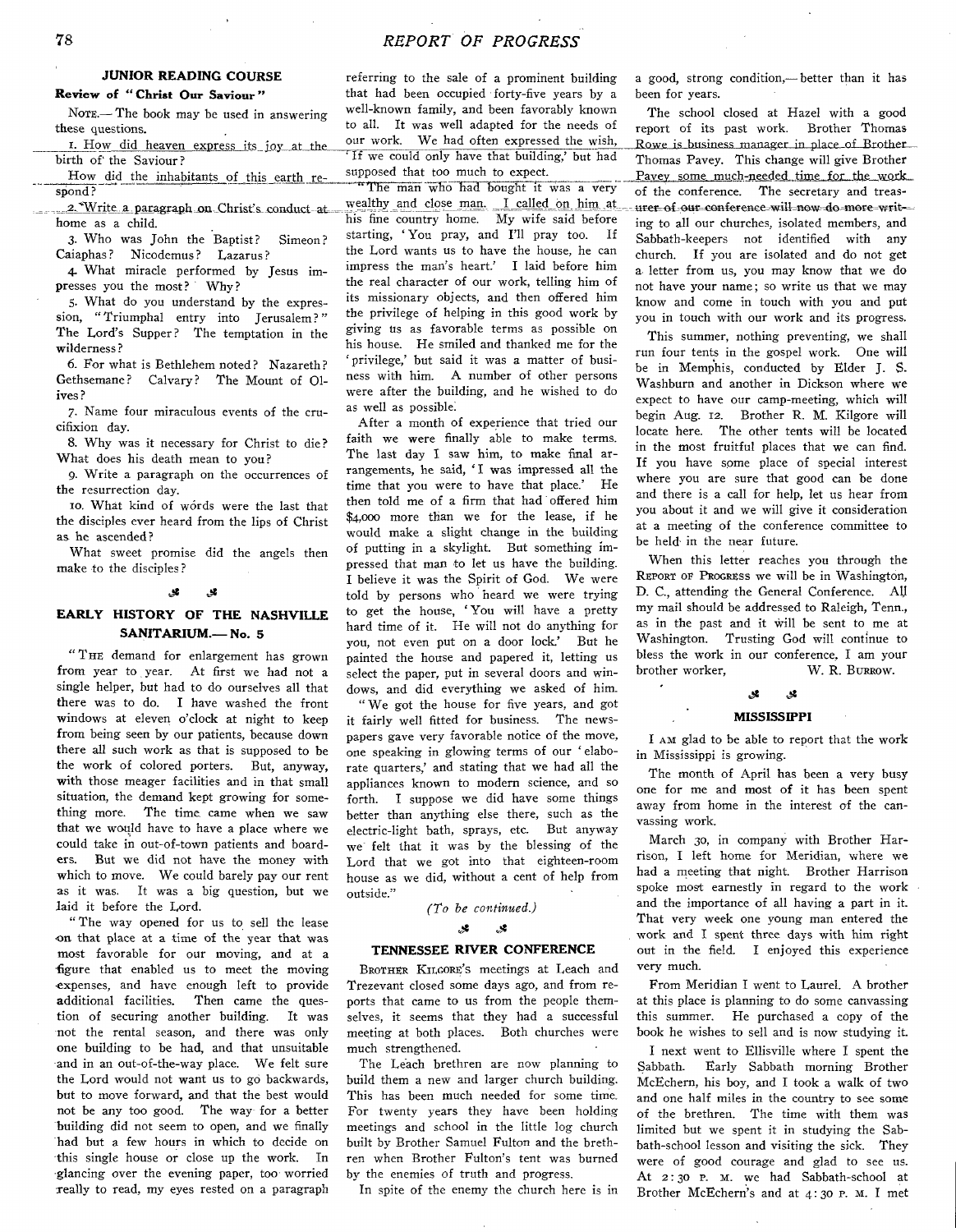### *REPORT OF PROGRESS*

with Brother Wood for Sabbath-school and Bible study.

On Sunday I went to Soso and met with the new company of Sabbath-keepers. I spoke to them of the importance of making a wise choice of their life-work, and of the great privilege of working for the Lord. Sister Anna Knight has done a good work there. I hope to get one or two good consecrated canvassers from this company sometime.

I next visited our brethren in and around Hattiesburg. By walking sixteen miles and riding five miles in a wagon I had a pleasant visit with Brethren McSwain, Cooper, and Barber, and their families. In Hattiesburg I called on Brother Guy Beaumont and found him of good courage.

On my way back to Jackson I stopped at Collins to see Sister Morgan and her husband. She canvassed some last year and I am in hopes she will again this year.

Returning home Thursday night and leaving again the next Monday for a trip in the northern part of the State, I visited the following places in the interest of the canvassing work : Meridian, Brooksville, Amory, Tupelo, Ingomar, and West Point.

I had a very pleasant visit with Brother Scales near Brooksville. I have hopes of his entering the canvassing work. He is one of the substantial kind and could make a most useful worker.

I had planned to be at Amory for the closing exercises of the school and was much disappointed when I found that I was one day too late.

A few days after the school closed two of the students, Brethren Charles Lowry and Howard Loftin, left for Meridian where they are now engaged in canvassing and will assist in a tent effort.

At Tupelo I met two of our faithful canvassers, Brethren Fry and Maddock, and spent the Sabbath with them. They were well and of good courage and are pressing on in the w ork.

Sunday I spent with the new company near Ingomar. Elder T. P. Coltrin has been working hard here and a nice little company are now keeping the Sabbath and a neat and substantial church building will soon be completed. In the afternoon they came together and I gave them a talk on the subject of seed sowing.

At West Point Sister Mundy is now working with "Bible Footlights." She very recently came here, having finished her work in New Albany.

Sister Kenyon lives here and is having a part in the canvassing work by sharing her home with this canvasser. I also enjoyed her hospitality.

Brethren Smith and Haddon are of good courage and are doing good work in their respective fields.

A number of our colored sisters are doing a good work with our books.

Three new workers took up the work in April and none have laid it down; so we have very much to praise the Lord for.

We have set our mark to sell \$7,000 worth

of books this summer. This will be a little more than double what we sold last year.

The following figures will indicate somewhat the progress that we have made thus far in 1909:—

*Hrs. Agts. Value Déliv.*<br>106 2 \$151.50 \$23.60 1st quarter, 1908 106 2 \$151.50 \$23.60<br>1st quarter, 1000 2.002 9 1.858.95 340.35 1st quarter,  $1909$   $2,002$  9 Psalms 118:1. H. G. MILLER.

#### چي . St

#### **LOUISIANA EXPERIENCES FOR APRIL**

ELDER REES writes of his meetings at De Ridder and mentions a man who is deeply interested, and he feels sure that he will step out. He asks our prayers.

Sister Wilson writes from New Orleans that some of her most interested readers are Catholics. They look forward eagerly to the time of the readings.

Four of Brother McLennon's readers have taken a stand with the remnant people. He is pressing the battle to the gates.

Sister Edna L. Walker writes: "I am gaining a little in my reports each month. Though it is not alone the numbers that make good reports; it is a combination of good influence and deep consecration."

Elder E. L. Cardey and Brother F. R. Schaeffer have recently passed through New Orleans, stopping for a short time at the mission.

Sister Frances Goodwyn writes that two of her readers are to be baptized next Sabbath and another has taken her stand. In all, six are to be baptized.

Brother and Sister Saxby both affirm that the last two weeks have been the most blessed of their experience. An air of good cheer fills the mission home.

Do not the reports of the Louisiana canvassers make you feel good? The rapid spread of this message is the surest sign of the nearness of the Lord's coming. What are you doing to help others to get ready?

Brother Oscar Frank and the writer spent several days preparing for the tent meeting at Quitman, Jackson Parish. Brethren Hanson and Frank will conduct the meeting. Pray for them.

Brother Chatman is visiting the Newellton church this week. He reports harmony there and good meetings held.

Sister E. White has been called to Oakwood, Ala., to be matron of the school.

Several have taken hold of the truth at Shreveport and two have been baptized this month : so reports Brother *Hanson*.

Elder Saxby and the writer and wife will attend the General Conference.

A letter just received from Elder I. H. Evans reminds us that we did not quite reach the ten-cent-a-week-for-missions mark last year. Let us all work hard to do it this year.

Get some of your good neighbors to care for your stock and house while you are at camp-meeting, the date is July  $22 - \text{Aug. }$  1. The place is Alexandria. This meeting is for *you*.

Read the Lord's promise to those who pay the tithe  $(Mal. 3:8-12)$ ; and then say whether you can afford to miss the blessing.

### **CANVASSING REPORT**

#### **Southern Union Conference**

**For W eek Ending May 1, 1909**

| <i>NAME</i> —                             | Book Hours Value |    |                |                | Deliv' d      |             |  |
|-------------------------------------------|------------------|----|----------------|----------------|---------------|-------------|--|
| ALABAMA CONFERENCE                        |                  |    |                |                |               |             |  |
| $T$ H Dobb 2 wks                          |                  | 60 |                |                | \$16 25       |             |  |
| W H Waite-                                |                  | -8 | 4 0 0          |                | I 00          |             |  |
| W G Ringgold                              |                  | 29 | 50 50          |                | 2 0 0         |             |  |
| LOUISIANA CONFERENCE                      |                  |    |                |                |               |             |  |
| A B Cheek D&R                             |                  | 40 | 41 50          |                | 280           |             |  |
| R E TateBEL                               |                  | 33 | 650            |                | 200           |             |  |
| Mrs J AlmendroCK                          |                  | 19 | 16 00          |                |               |             |  |
| Henry Roberson D&R                        |                  | 43 |                |                | 50 25         |             |  |
| J Harzman 2 wks MofN                      |                  | 74 |                | 8 75           | 5750          |             |  |
| Wm Olmstead  MofN                         |                  | 79 |                |                | 6700          |             |  |
| I T Reynoldscc                            |                  | 30 | 24 75          |                |               | 325         |  |
|                                           |                  | 32 | 13 30          |                |               | 3 05        |  |
| M A BattleBFL                             |                  | 38 | 20 75          |                | 11 75         |             |  |
| Joel Battle BFL                           |                  | 21 | 35 00          |                |               | 3 50        |  |
|                                           |                  | 20 |                | 585            |               | 420         |  |
| C L CollisonBRD&R                         |                  | 30 | 33 25          |                | 20 50         |             |  |
| Edwin Booth CK                            |                  | 16 |                | 500            | 46 ог         |             |  |
| B L RobertsCK                             |                  | 47 | 47 00<br>98 80 |                | 14 00         |             |  |
| W H Noyes 2 wksD&R<br>KENTUCKY CONFERENCE |                  | 79 |                |                |               | 2 55        |  |
|                                           |                  | 8  |                |                |               |             |  |
| Alice Reynolds BFL                        |                  |    |                |                |               | 455         |  |
| Nellie Evans BFL                          |                  | 42 | 46 25          | 4 00           |               | 4 00<br>350 |  |
| $M$ Wheeler $D &R$<br>H C Carmichael DofA |                  | 46 | 63 00          |                |               |             |  |
| M J WeberBFL                              |                  | 40 | 42 50          |                |               |             |  |
| Herschel Ethington . BFL                  |                  | 23 | 20 OO          |                |               |             |  |
| TENNESSEE RIVER CONFERENCE                |                  |    |                |                |               |             |  |
|                                           |                  | 50 | 61 б5          |                |               | 4 00        |  |
| C H Chenault D&R                          |                  | 56 | 29 40          |                |               | 3 15        |  |
| Carrie Goldcamp BFL                       |                  | 15 |                | 8 90           |               | 50          |  |
| M E McCaughnBFL                           |                  | 15 |                | 6 50           | 10 00         |             |  |
|                                           |                  | 38 | 17 35          |                |               | 630         |  |
| Mamie Moore D&R                           |                  | 29 | 36 85          |                |               | 975         |  |
| WalesBFL<br>F T                           |                  | 7  |                | 9 25           |               |             |  |
| A YorkBFL<br>С                            |                  | 23 | 1850           |                |               |             |  |
| MISSISSIPPI CONFERENCE                    |                  |    |                |                |               |             |  |
|                                           |                  | 37 | 56 25          |                |               | 275         |  |
| A C MaddockD&R                            |                  | 35 | 40 25          |                |               | 3 75        |  |
| Charlie Lowry BR                          |                  | 13 | 51 00          |                |               |             |  |
| Howard Loftin BR                          |                  | 13 |                | 1825           |               |             |  |
| Mary Mundy BFL                            |                  | 11 |                | 5 5 5          |               |             |  |
| Celestia Wilson BFL                       |                  | 15 |                | 5 10           |               | $3\;42$     |  |
| $Emily$ Phillips $\ldots$ $BFL$           |                  | 60 |                | 500            |               | 2798        |  |
| Virgil Smith  DofA                        |                  | 48 |                | 41 25<br>36 50 |               |             |  |
| Roy Case BFL                              |                  | 25 |                |                |               | 450         |  |
| SUMMARY<br>19 25<br>54 50                 |                  |    |                |                |               |             |  |
| Kentucky Conference 159                   |                  |    |                |                | 175 75 12 05  |             |  |
| Louisiana Conference 585                  |                  |    |                |                | 352 45 246 95 |             |  |
| Mississippi Conference 257                |                  |    |                |                | 259 15 42 40  |             |  |
| Tennessee River Conf 233 188 40           |                  |    |                |                |               | 33.70       |  |
| Totals<br>$ \dots 1331 1030 25 354 35$    |                  |    |                |                |               |             |  |
|                                           |                  |    |                |                |               |             |  |

A brother writes: "When I took hold of this truth, I took hold to go through. I am going by God's help, and am inviting my friends to keep me company." Can we not all say and do so?

Address the writer till June I at Takoma Park Station, Washington, D. C., after that at Hammond. E. L. MAXWELL.